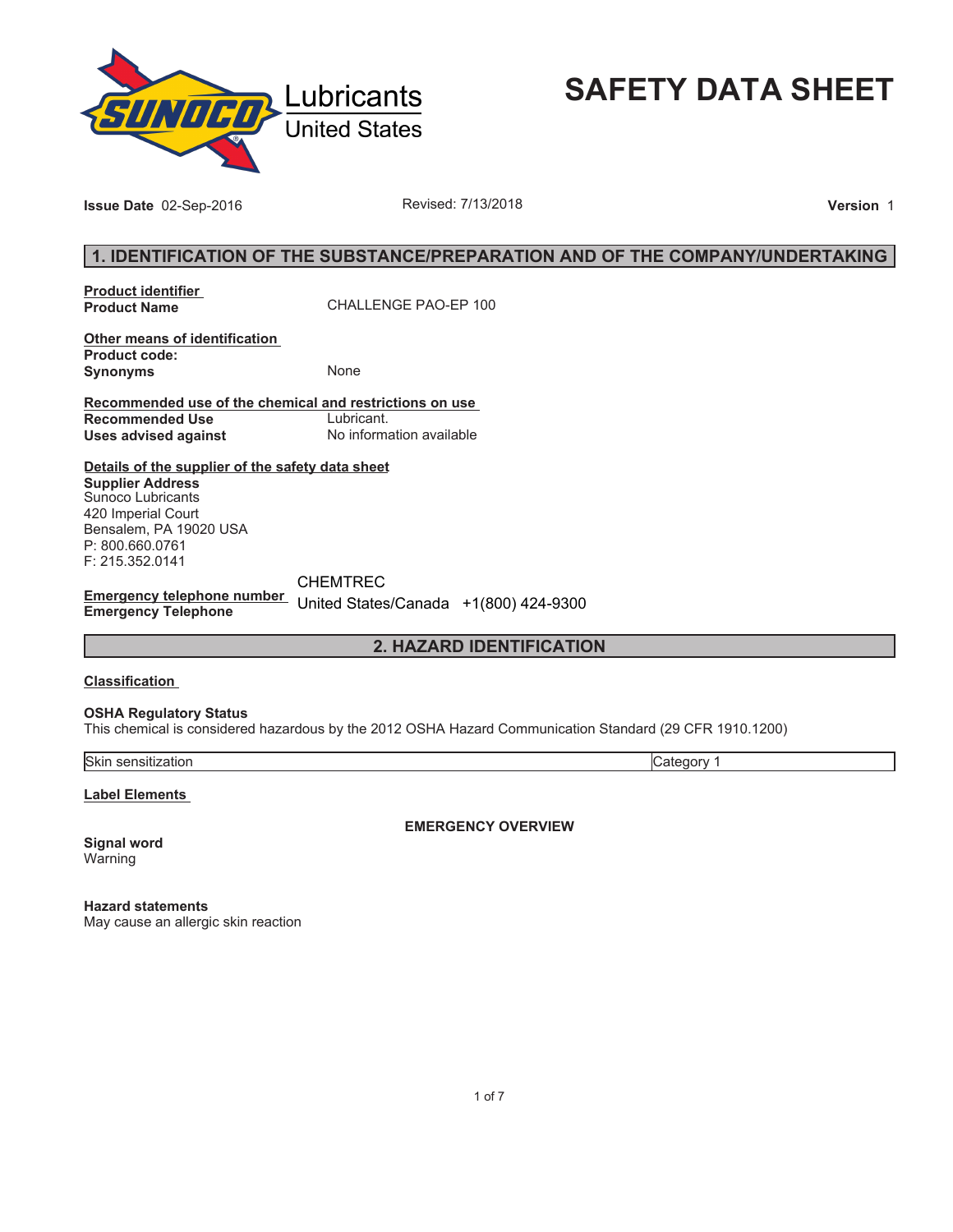| Appearance Oil                                                                                                                                                                                                                                                                                                                                                                 | <b>Physical state Liquid</b> | <b>Odor</b> Slight Sulphurous |  |  |  |
|--------------------------------------------------------------------------------------------------------------------------------------------------------------------------------------------------------------------------------------------------------------------------------------------------------------------------------------------------------------------------------|------------------------------|-------------------------------|--|--|--|
| <b>Precautionary Statements - Prevention</b><br>Avoid breathing dust/fume/gas/mist/vapors/spray<br>Contaminated work clothing should not be allowed out of the workplace<br>Wear protective gloves<br><b>Skin</b> IF ON SKIN: Wash with plenty of soap and water<br>If skin irritation or rash occurs: Get medical advice/attention<br>Wash contaminated clothing before reuse |                              |                               |  |  |  |
| <b>Precautionary Statements - Disposal</b><br>Dispose of in accordance with federal, state and local regulations                                                                                                                                                                                                                                                               |                              |                               |  |  |  |
| Hazards not otherwise classified (HNOC)<br><b>Other information</b>                                                                                                                                                                                                                                                                                                            |                              |                               |  |  |  |

\_\_\_\_\_\_\_\_\_\_\_\_\_\_\_\_\_\_\_\_\_\_\_\_\_\_\_\_\_\_\_\_\_\_\_\_\_\_\_\_\_\_\_\_\_\_\_\_\_\_\_\_\_\_\_\_\_\_\_\_\_\_\_\_\_\_\_\_\_\_\_\_\_\_\_\_\_\_\_\_\_\_\_\_\_\_\_\_\_\_\_\_\_

# **3. COMPOSITION/INFORMATION ON INGREDIENTS**

This material is considered hazardous by the OSHA Hazard Communication Standard (29 CFR 1910.1200).

| <b>Components</b>                                                          |                                                                                                                    | <b>CAS-No</b>                                                                                                                               | Weight %                                                                                    | <b>Trade Secret</b> |  |
|----------------------------------------------------------------------------|--------------------------------------------------------------------------------------------------------------------|---------------------------------------------------------------------------------------------------------------------------------------------|---------------------------------------------------------------------------------------------|---------------------|--|
| Olefin Sulfide                                                             |                                                                                                                    | 68937-96-2                                                                                                                                  | $0.5 - 0.95\%$                                                                              | $\star$             |  |
|                                                                            |                                                                                                                    |                                                                                                                                             |                                                                                             |                     |  |
| <b>4. FIRST AID MEASURES</b>                                               |                                                                                                                    |                                                                                                                                             |                                                                                             |                     |  |
| <b>First aid measures</b>                                                  |                                                                                                                    |                                                                                                                                             |                                                                                             |                     |  |
| Eye contact:                                                               |                                                                                                                    | eye irritation persists, consult a specialist.                                                                                              | Rinse immediately with plenty of water, also under the eyelids, for at least 15 minutes. If |                     |  |
| <b>Skin contact:</b>                                                       |                                                                                                                    | Wash off immediately with soap and plenty of water. If a person feels unwell or symptoms<br>of skin irritation appear, consult a physician. |                                                                                             |                     |  |
| Inhalation:                                                                | In the case of inhalation of aerosol/mist consult a physician if necessary.                                        |                                                                                                                                             |                                                                                             |                     |  |
| Ingestion:                                                                 | Do not induce vomiting without medical advice. Drink 1 or 2 glasses of water. Consult a<br>physician if necessary. |                                                                                                                                             |                                                                                             |                     |  |
| Most important symptoms and effects, both acute and delayed                |                                                                                                                    |                                                                                                                                             |                                                                                             |                     |  |
| <b>Symptoms</b>                                                            | No information available.                                                                                          |                                                                                                                                             |                                                                                             |                     |  |
| Indication of any immediate medical attention and special treatment needed |                                                                                                                    |                                                                                                                                             |                                                                                             |                     |  |

# **5. FIRE-FIGHTING MEASURES**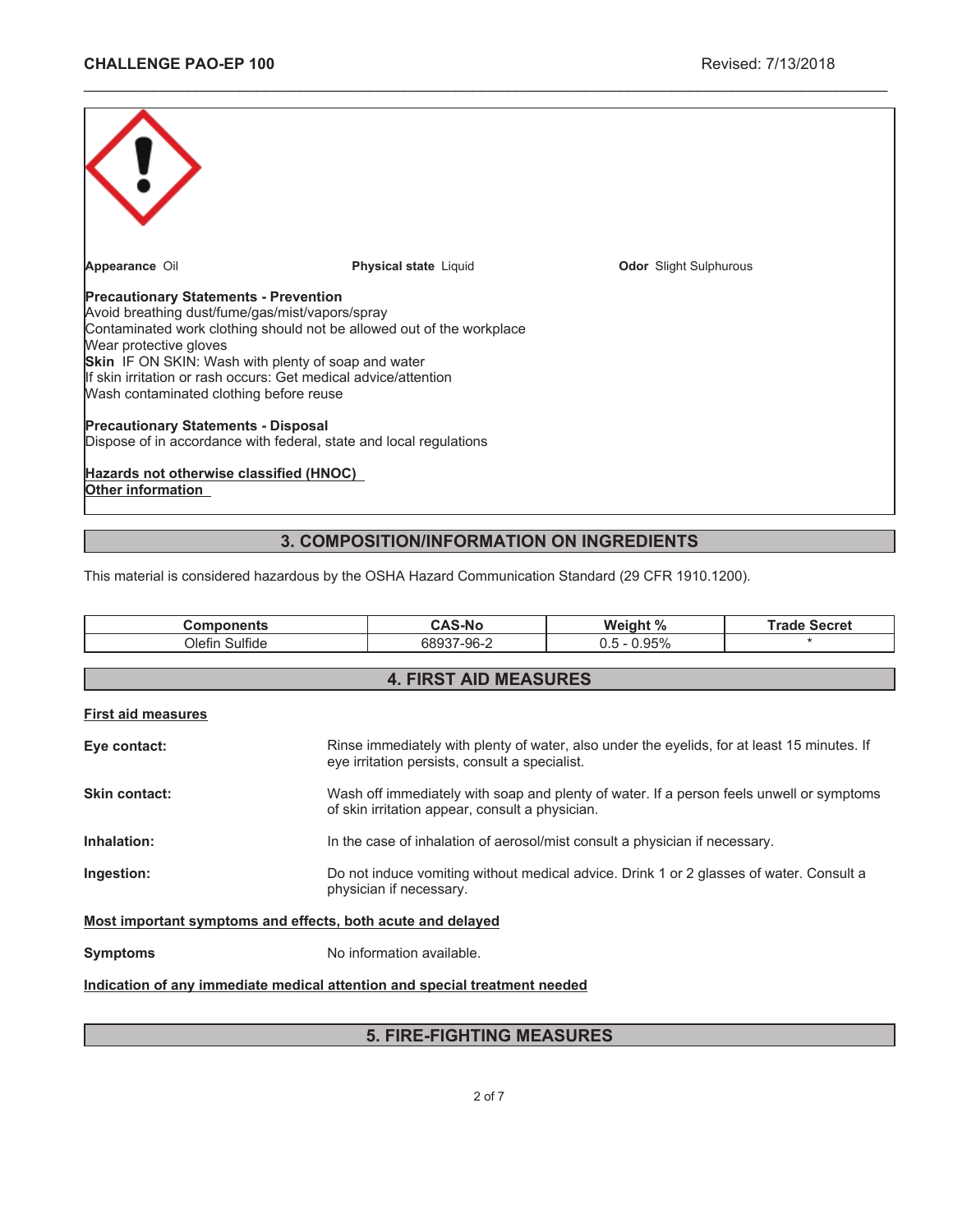#### **Suitable extinguishing media:**

Carbon dioxide (CO2). Dry chemical. Water spray mist or foam.

Unsuitable extinguishing media Do not use a solid water stream as it may scatter and spread fire **Specific hazards arising from the chemical** Thermal decomposition can lead to release of irritating gases and vapors.

#### **Explosion data**

**Sensitivity to Mechanical Impact** None. **Sensitivity to Static Discharge** None.

## **Special protective equipment for firefighters:**

As in any fire, wear self-contained breathing apparatus pressure-demand, MSHA/NIOSH (approved or equivalent) and full protective gear.

## **6. ACCIDENTAL RELEASE MEASURES**

\_\_\_\_\_\_\_\_\_\_\_\_\_\_\_\_\_\_\_\_\_\_\_\_\_\_\_\_\_\_\_\_\_\_\_\_\_\_\_\_\_\_\_\_\_\_\_\_\_\_\_\_\_\_\_\_\_\_\_\_\_\_\_\_\_\_\_\_\_\_\_\_\_\_\_\_\_\_\_\_\_\_\_\_\_\_\_\_\_\_\_\_\_

| <b>Personal precautions, protective equipment and emergency procedures</b> |                                                                                                         |  |  |
|----------------------------------------------------------------------------|---------------------------------------------------------------------------------------------------------|--|--|
| <b>Personal precautions:</b>                                               | Contaminated surfaces will be extremely slippery. Wear personal protective equipment.                   |  |  |
| <b>Environmental precautions</b>                                           |                                                                                                         |  |  |
| <b>Environmental precautions:</b>                                          | Do not flush into surface water or sanitary sewer system.                                               |  |  |
| Methods and material for containment and cleaning up                       |                                                                                                         |  |  |
| <b>Methods for containment</b>                                             | Prevent further leakage or spillage if safe to do so.                                                   |  |  |
| Methods for cleaning up:                                                   | Absorb spill with inert material (e.g. dry sand or earth), then place in a chemical waste<br>container. |  |  |

## **7. HANDLING AND STORAGE**

#### **Precautions for safe handling**

Handling **Handle in accordance with good industrial hygiene and safety practice.** 

#### **Conditions for safe storage, including any incompatibilities**

**Storage Conditions** Keep container tightly closed

## **8. EXPOSURE CONTROLS/PERSONAL PROTECTION**

**Control parameters**

| <b>Exposure Guidelines</b><br>Appropriate engineering controls        | Contains mineral oil, vegetable oil, and/or synthetic oil. Under conditions which may<br>generate mists, observe the OSHA PEL of 5 mg/m <sup>3</sup> , ACGIH STEL of 10 mg/m <sup>3</sup> . |  |  |
|-----------------------------------------------------------------------|---------------------------------------------------------------------------------------------------------------------------------------------------------------------------------------------|--|--|
| <b>Engineering measures to reduce</b><br>exposure:                    | Ensure adequate ventilation, especially in confined areas.                                                                                                                                  |  |  |
| Individual protection measures, such as personal protective equipment |                                                                                                                                                                                             |  |  |
| <b>Respiratory protection:</b>                                        | Breathing apparatus needed only when aerosol or mist is formed.                                                                                                                             |  |  |
| Hand protection:<br>Eye protection:                                   | Gloves made of plastic or rubber<br>Safety glasses                                                                                                                                          |  |  |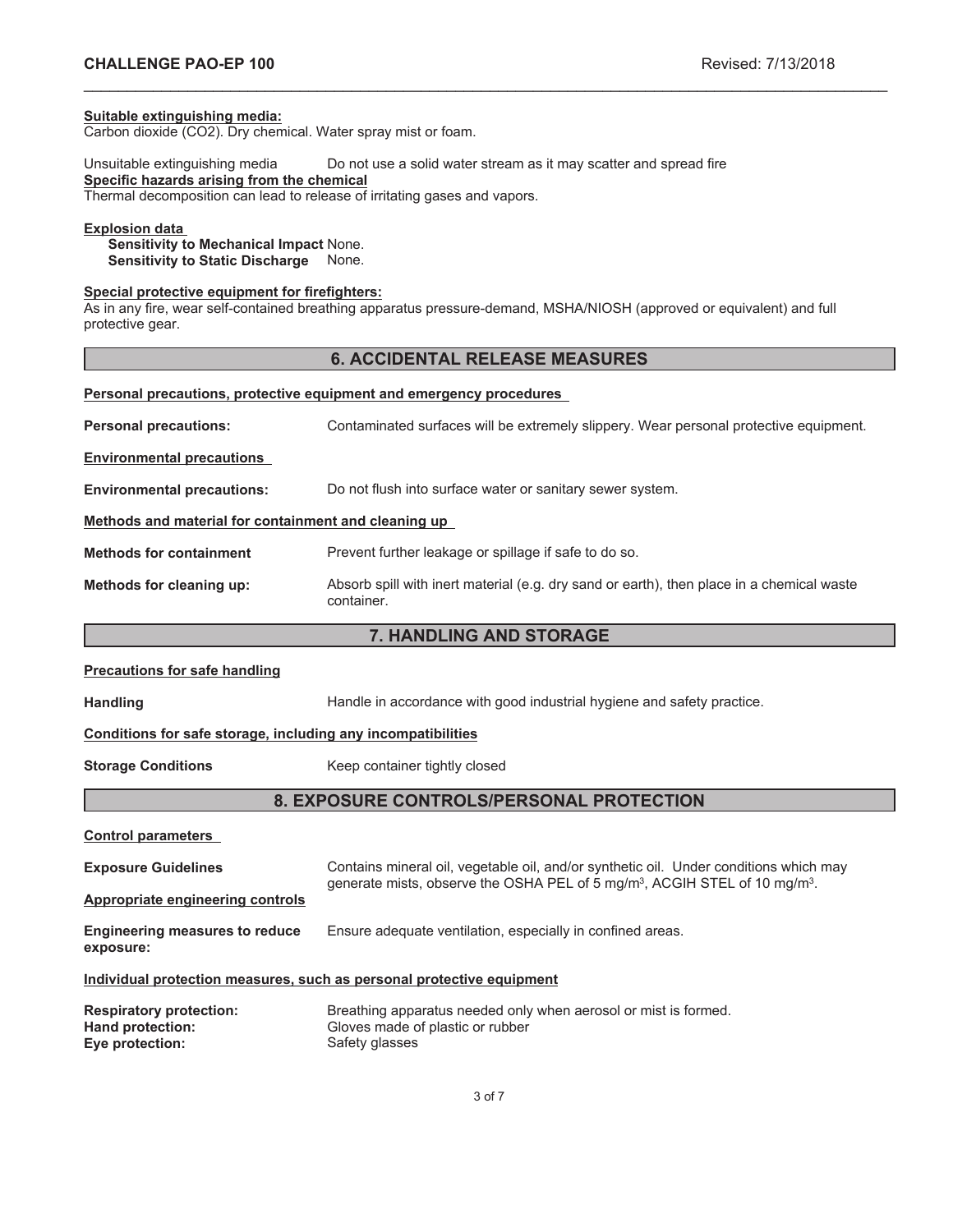**Skin and body protection:** Usual safety precautions while handling the product will provide adequate protection against this potential effect **General Hygiene Considerations** Avoid contact with skin, eyes and clothing

**9. PHYSICAL AND CHEMICAL PROPERTIES**

\_\_\_\_\_\_\_\_\_\_\_\_\_\_\_\_\_\_\_\_\_\_\_\_\_\_\_\_\_\_\_\_\_\_\_\_\_\_\_\_\_\_\_\_\_\_\_\_\_\_\_\_\_\_\_\_\_\_\_\_\_\_\_\_\_\_\_\_\_\_\_\_\_\_\_\_\_\_\_\_\_\_\_\_\_\_\_\_\_\_\_\_\_

## **Information on basic physical and chemical properties**

| <b>Physical state Liquid</b><br>Appearance Oil                                                                       |                                              | <b>Odor</b> Slight Sulphurous                                                                                                            | <b>Color Amber</b>                                           |                             | <b>Odor threshold No information</b><br>available |
|----------------------------------------------------------------------------------------------------------------------|----------------------------------------------|------------------------------------------------------------------------------------------------------------------------------------------|--------------------------------------------------------------|-----------------------------|---------------------------------------------------|
| <b>Property</b><br><b>Melting</b><br>point/freezing<br>point                                                         | <b>Values</b><br>No information<br>available | Remarks • Method                                                                                                                         | рH<br><b>Boiling point / No information</b><br>boiling range | Not applicable<br>available |                                                   |
| <b>Flash point</b>                                                                                                   | 400 °F<br>No information                     | > 204 °C / > Cleveland Open Cup                                                                                                          | <b>Evaporation</b><br>rate                                   | No information<br>available |                                                   |
| <b>Flammability</b><br>(solid, gas)<br><b>Upper</b>                                                                  | available<br>No information                  |                                                                                                                                          | <b>Flammability</b><br><b>Limit in Air</b><br>Lower          | No information              |                                                   |
| flammability<br>limit:                                                                                               | available                                    |                                                                                                                                          | flammability<br>limit:                                       | available                   |                                                   |
| Vapor<br>pressure<br><b>Specific</b>                                                                                 | No information<br>available<br>${}_{0.9}$    |                                                                                                                                          | Vapor density No information<br>Water                        | available<br>Insoluble in   |                                                   |
| Gravity<br>Solubility in                                                                                             | No information                               |                                                                                                                                          | solubility<br><b>Partition</b>                               | water<br>No information     |                                                   |
| other solvents available<br><b>Autoignition</b><br>temperature                                                       | No information<br>available                  |                                                                                                                                          | coefficient<br>DecompositionNo information<br>temperature    | available<br>available      |                                                   |
| <b>Kinematic</b><br>viscosity                                                                                        | approx. 95.7<br>cSt@40°C                     |                                                                                                                                          | <b>Dynamic</b><br>viscosity                                  | No information<br>available |                                                   |
| <b>Explosive properties</b><br><b>Oxidizing properties</b>                                                           |                                              | No information available<br>No information available                                                                                     |                                                              |                             |                                                   |
| <b>Other information</b>                                                                                             |                                              |                                                                                                                                          |                                                              |                             |                                                   |
| <b>Softening point</b><br><b>Molecular weight</b><br><b>VOC Content (%)</b><br><b>Density</b><br><b>Bulk density</b> |                                              | No information available<br>No information available<br>No information available<br>No information available<br>No information available |                                                              |                             |                                                   |

## **10. STABILITY AND REACTIVITY**

**Reactivity** Not applicable

## **Chemical stability**

| <b>Stability</b><br><b>Possibility of Hazardous Reactions</b> | Stable under normal conditions           |
|---------------------------------------------------------------|------------------------------------------|
| <b>Possibility of Hazardous</b><br><b>Reactions</b>           | None under normal processing.            |
| <b>Hazardous polymerization</b>                               | Hazardous polymerization does not occur. |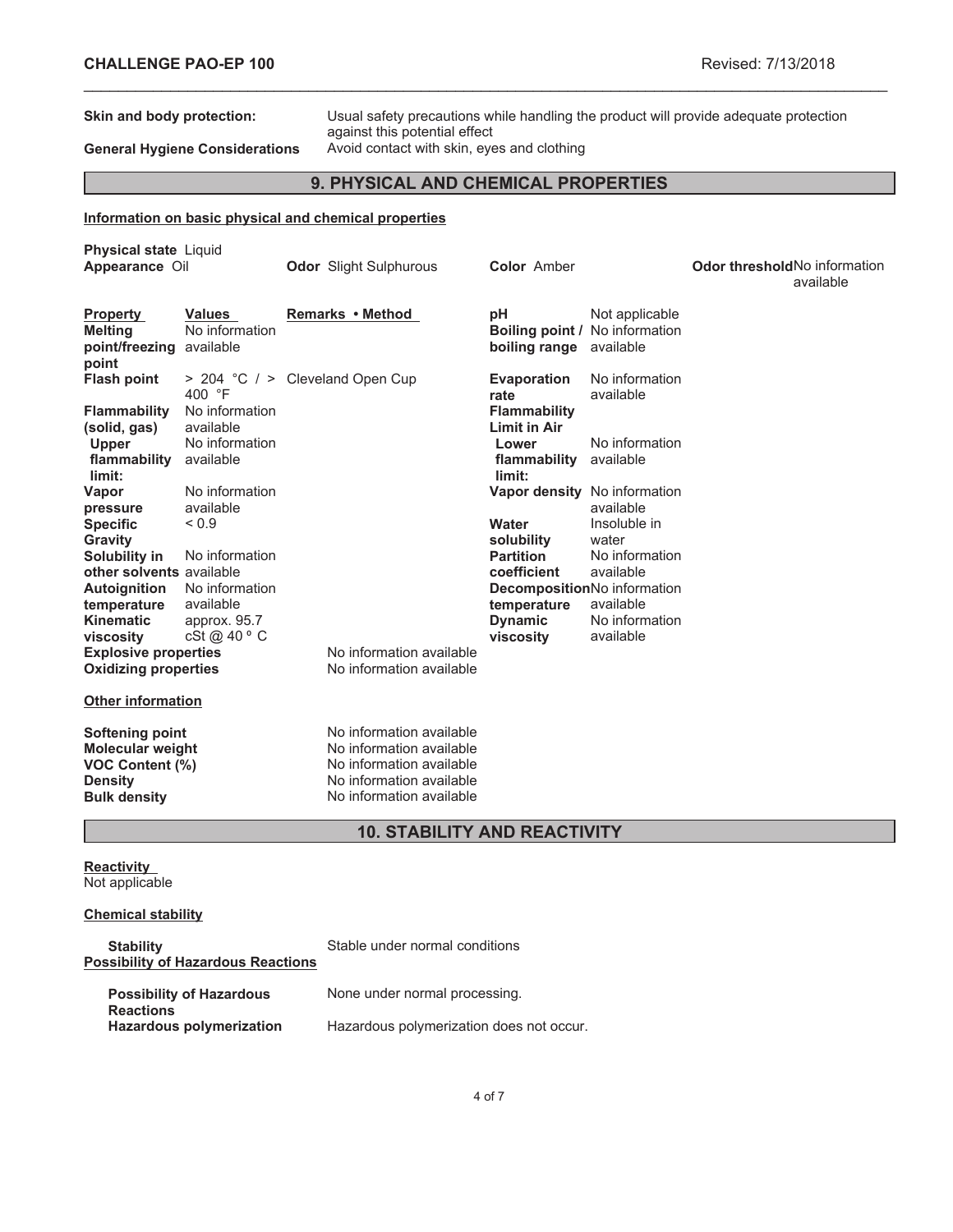## **Conditions to avoid**

| <b>Conditions to avoid</b>              | No special storage conditions required |
|-----------------------------------------|----------------------------------------|
| <b>Hazardous Decomposition Products</b> |                                        |

| <b>Hazardous Decomposition</b><br><b>Products</b> | Thermal decomposition can lead to release of irritating gases and vapors |
|---------------------------------------------------|--------------------------------------------------------------------------|
| Incompatible materials                            |                                                                          |

**Incompatible materials Oxidising agents** 

## **11. TOXICOLOGICAL INFORMATION**

\_\_\_\_\_\_\_\_\_\_\_\_\_\_\_\_\_\_\_\_\_\_\_\_\_\_\_\_\_\_\_\_\_\_\_\_\_\_\_\_\_\_\_\_\_\_\_\_\_\_\_\_\_\_\_\_\_\_\_\_\_\_\_\_\_\_\_\_\_\_\_\_\_\_\_\_\_\_\_\_\_\_\_\_\_\_\_\_\_\_\_\_\_

## **Information on likely routes of exposure**

| <b>Components</b>          | Oral LD50                                                                                                                                                                     | Dermal LD50 | <b>Inhalation LC50</b> |  |
|----------------------------|-------------------------------------------------------------------------------------------------------------------------------------------------------------------------------|-------------|------------------------|--|
| <b>Ingestion</b>           | Ingestion may cause gastrointestinal irritation, nausea, vomiting and diarrhoea.                                                                                              |             |                        |  |
| <b>Inhalation</b>          | Avoid breathing vapors or mists.                                                                                                                                              |             |                        |  |
| <b>Skin contact</b>        | Substance does not generally irritate and is only mildly irritating to the skin. Repeated or<br>prolonged skin contact may cause allergic reactions with susceptible persons. |             |                        |  |
| Eye contact                | May cause slight irritation.                                                                                                                                                  |             |                        |  |
| <b>Product Information</b> | Product does not present an acute toxicity hazard based on known or supplied information                                                                                      |             |                        |  |

| D <sub>50</sub><br>)ra | <b>D50</b> | .C50 |
|------------------------|------------|------|
| Rat<br>-<br>-          |            |      |
|                        |            |      |

## **Information on toxicological effects**

## **Delayed and immediate effects as well as chronic effects from short and long-term exposure**

| <b>Sensitization</b><br><b>Mutagenic effects:</b><br>Carcinogenicity | May cause sensitization by skin contact.<br>Did not show mutagenic or teratogenic effects in animal experiments.<br>This product does not contain any carcinogens or potential carcinogens as listed by OSHA,<br>IARC or NTP. |
|----------------------------------------------------------------------|-------------------------------------------------------------------------------------------------------------------------------------------------------------------------------------------------------------------------------|
| <b>Reproductive toxicity</b>                                         | This product does not contain any known or suspected reproductive hazards.                                                                                                                                                    |
| <b>STOT - Single Exposure</b>                                        | None under normal use conditions.                                                                                                                                                                                             |
| <b>STOT - Repeated Exposure</b>                                      | None under normal use conditions.                                                                                                                                                                                             |
| <b>Aspiration hazard</b>                                             | Not applicable.                                                                                                                                                                                                               |

**Numerical measures of toxicity - Product Information**

## **The following values are calculated based on chapter 3.1 of the GHS document** .

| ATEmix (oral)                        | 6730 mg/kg |
|--------------------------------------|------------|
| <b>ATEmix (dermal)</b>               | 7550 mg/kg |
| <b>ATEmix (inhalation-dust/mist)</b> | 26683 ma/l |
| ATEmix (inhalation-vapor)            | 18019 ma/l |

## **12. ECOLOGICAL INFORMATION**

## **Ecotoxicity**

No known hazards to the aquatic environment.

| 0.43% of the mixture consists of components(s) of unknown hazards to the aquatic environment |
|----------------------------------------------------------------------------------------------|
|----------------------------------------------------------------------------------------------|

| $\overline{\phantom{a}}$<br>- - -<br>$\sim$ $\sim$<br>ገle<br>ш<br>ъ.<br>71. |  |
|-----------------------------------------------------------------------------|--|
|                                                                             |  |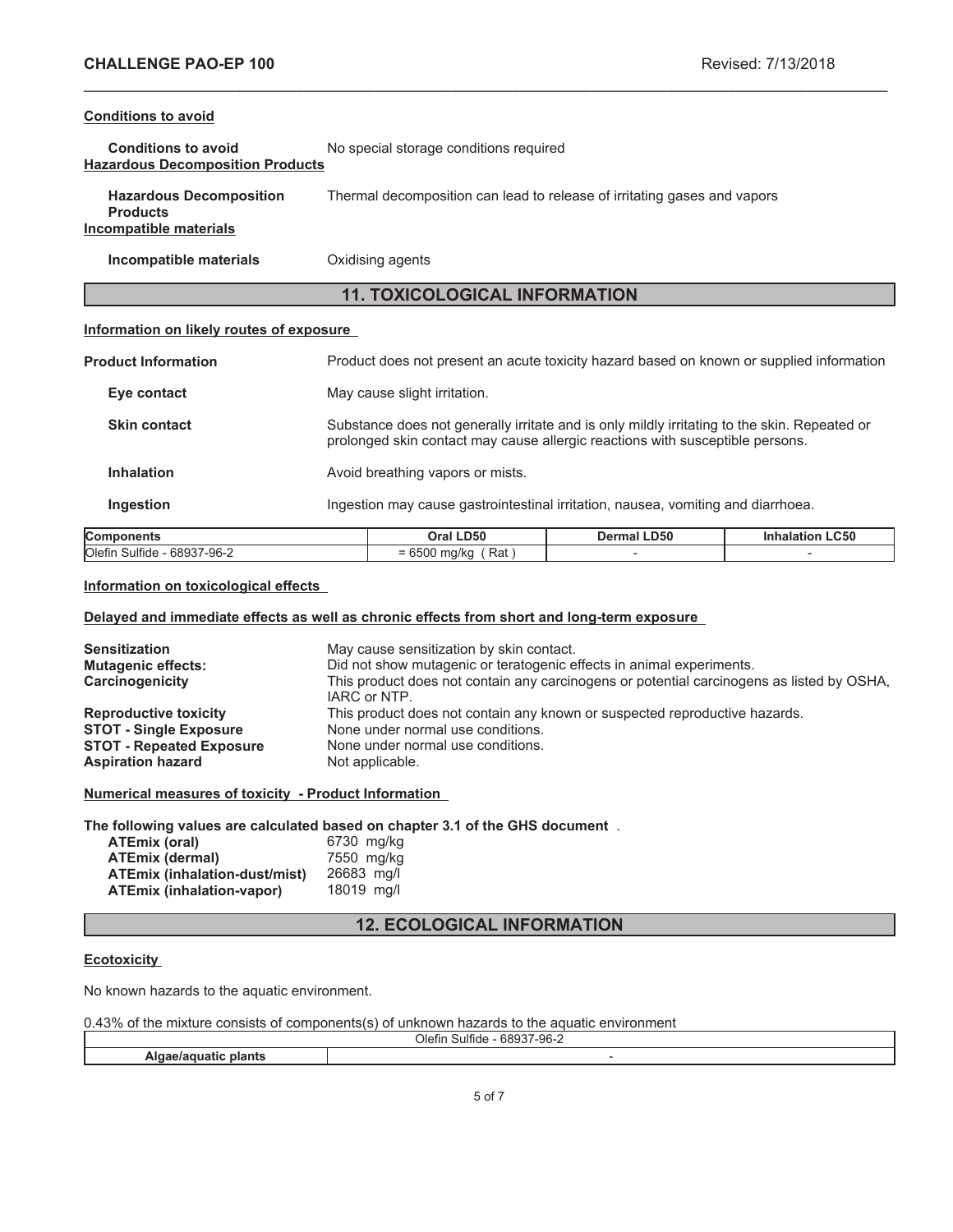| $\mathsf{Fish}$ | 250 - 500: 96 h Pimephales promelas mg/L LC50 static 1000: 96 h Pimephales promelas mg/L LC50 |
|-----------------|-----------------------------------------------------------------------------------------------|
|                 | semi-static                                                                                   |
| Crustacea       | 1000: 48 h Daphnia magna mg/L EC50                                                            |

\_\_\_\_\_\_\_\_\_\_\_\_\_\_\_\_\_\_\_\_\_\_\_\_\_\_\_\_\_\_\_\_\_\_\_\_\_\_\_\_\_\_\_\_\_\_\_\_\_\_\_\_\_\_\_\_\_\_\_\_\_\_\_\_\_\_\_\_\_\_\_\_\_\_\_\_\_\_\_\_\_\_\_\_\_\_\_\_\_\_\_\_\_

#### **Persistence and degradability**

No information available.

#### **Bioaccumulation**

No information available.

#### **Mobility**

The product is insoluble and floats on water.

## **13. DISPOSAL CONSIDERATIONS**

#### **Waste treatment methods**

**Disposal of wastes** Disposal should be in accordance with applicable regional, national and local laws and regulations. **Contaminated packaging Do not reuse container.** 

## **14. TRANSPORT INFORMATION**

**DOT** Not Regulated by any means of transportation

|                                  | <b>15. REGULATORY INFORMATION</b>                       |  |  |
|----------------------------------|---------------------------------------------------------|--|--|
| <b>International Inventories</b> |                                                         |  |  |
| <b>TSCA:</b>                     | Listed in TSCA                                          |  |  |
| DSL:                             | All of the components in this product are listed in DSL |  |  |
| <b>EINECS/ELINCS</b>             | This product complies with EINECS/ELINCS                |  |  |
| <b>CHINA:</b>                    | This product complies with China IECSC.                 |  |  |
| <b>KECL:</b>                     | This product complies with Korea KECL.                  |  |  |

#### **Legend:**

**TSCA** - United States Toxic Substances Control Act Section 8(b) Inventory

**DSL/NDSL** - Canadian Domestic Substances List/Non-Domestic Substances List

**PICCS:** This product complies with Philippines PICCS.

**EINECS/ELINCS** - European Inventory of Existing Chemical Substances/European List of Notified Chemical Substances

**AICS:** All the constituents of this material are listed on the Australian AICS

**ENCS** - Japan Existing and New Chemical Substances

**IECSC** - China Inventory of Existing Chemical Substances **KECL** - Korean Existing and Evaluated Chemical Substances

**PICCS** - Philippines Inventory of Chemicals and Chemical Substances

**AICS** - Australian Inventory of Chemical Substances